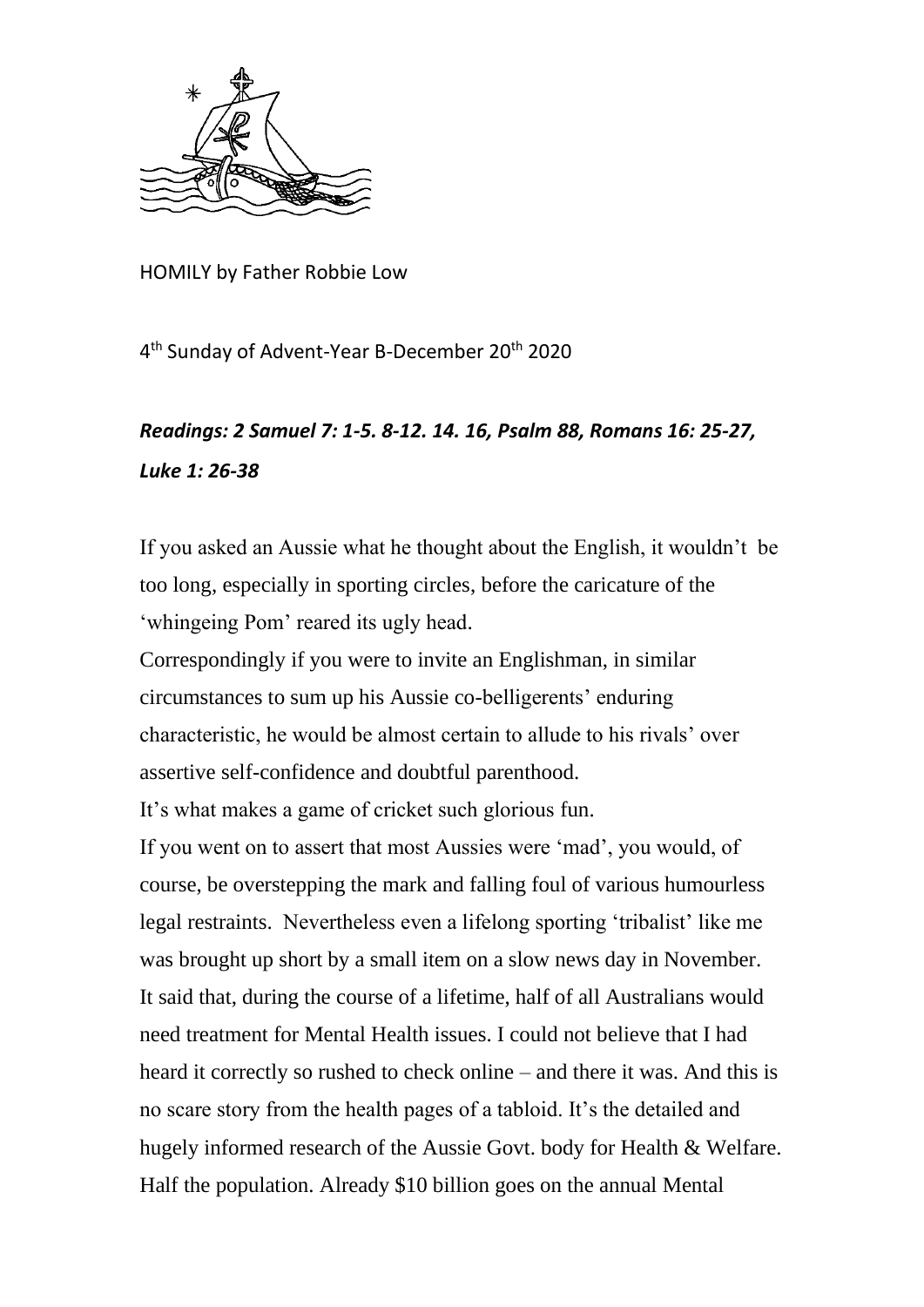Health budget and almost 20% of Aussies are on some Mental Health related medication.

Australia was always the land people dreamed about. A new start. A new me. The lifestyle, the beach, the Barbie, the long hot summers, the prosperity. So, whatever happened to 'The Lucky Country'. How did it get so depressed?

Well the first thing to observe is that the Aussies may just be being a bit more honest than the rest of us. The truth is that most predominantly white Western liberal democratic states are facing mental health issues on a scale unimaginable in my youth. The Aussies are not backward in coming forward. Plus ca change.

The great AIMH report is forensic in its examination of the reality, the consequence, the current treatment regimes and the casualty rate. What it does not do, unless its hidden in some obscure addendum, is attempt to seek the cause or causes of this life threatening, life crippling and life diminishing plague.

There is, however, a helpful link to a youth charity site which attempts to deal with some issues – and they are telling. The site claims its centres have ministered to 100,000 young people in a year, 15% of whom were suicidal. The issues they face – and they are too many to list them all – include bullying, phone sex and self publication of pornographic photos, bullying, gender identity crisis, parental separation, anger, social media pressure and abuse, trolling – being viciously attacked and alienated, drugs, alcohol, family conflict etc etc.

They don't feel secure. They don't feel loved. They are confused by the mixed messages that society gives. Even the well -meaning advice that bathes but does not heal the wounded is non-directional.

Only have sex if you are ready/in love/wear a condom.

Half of young Australians have phone sex apparently – only do it if you can trust the recipient.

Like artistic things and other boys? You may be homosexual. You may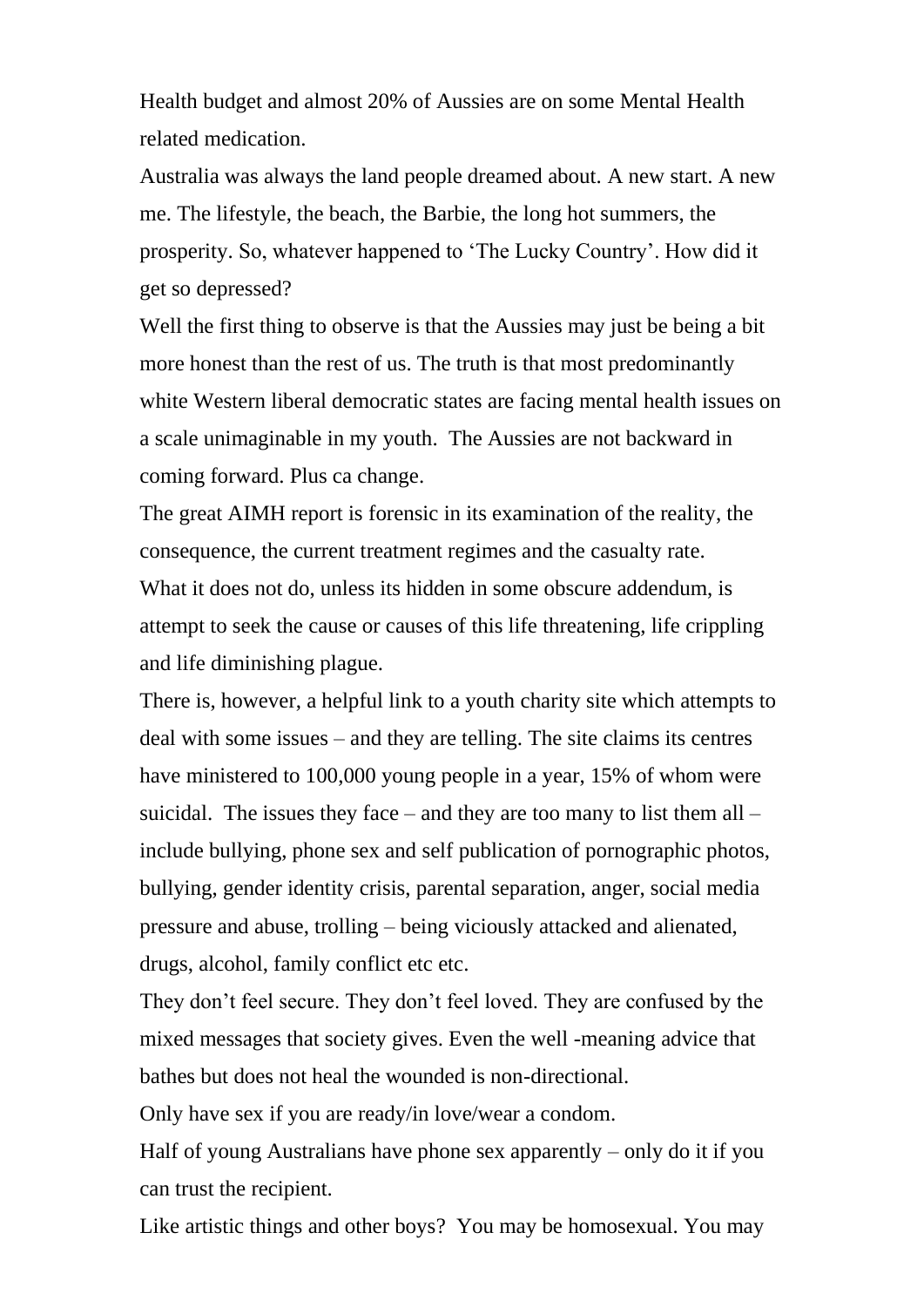even be in the wrong body. Try some powerful chemicals and selfmutilation.

In short, brothers and sisters, we are adrift – and our children and grandchildren with us  $-$  in the raging hurricane unleashed in the 1960s as a movement of liberation. It rejoiced in the name of the Permissive Society and its architects, like the deeply unattractive serial adulterer, Roy Jenkins, the Home Secretary who legalised abortion, homosexuality and no limits 'entertainment', lauded their triumphs as a great step forward for civilisation. Our children are now paying the bill. The cost in sickness, mental health, death of the innocent, destruction of marriage and security of home and family is beyond computation. The literal cost in health budgets, crime budgets, education budgets is beyond accounting.

Is anyone the happier for this great revolution?

According to consistent public surveys…..NO.

Is any Government going to take stock and argue from the facts that we have taken a wrong and potentially fatal step for our civilisation? Don't hold your breath. What is missing in all this well - meaning analysis and palliative care is the simple confession that we got it wrong. More than that…..The very Faith which we ditched to get to this bloody awful state is the heart of our civilisation's sanity. Because……. The Faith tells us that:-

- 1) Each one of us is unique. Each one made in the image of God. Each one loved by God. Our life is sacred. We do not need to feel insecure. We do not need to be somebody else.
- 2) We are not just a random collections of molecules to be disposed of at the whim of a society demographically dying of self euthanasia and abortion. Each one is a person with inalienable rights – whatever Hitler or Roy Jenkins thought.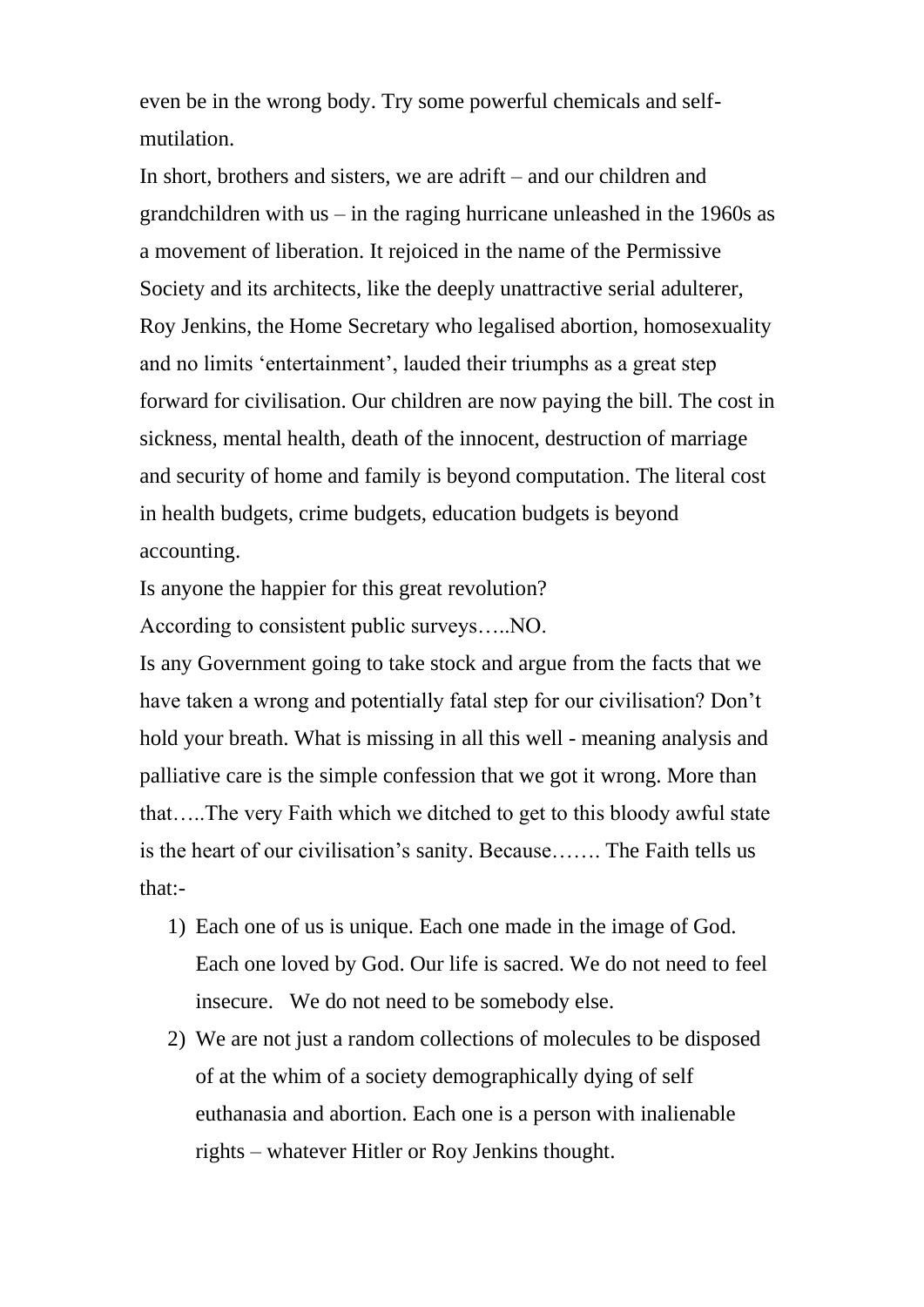- 3) Sex is not just an activity, an entertainment, a gratification but a total self -offering to the other in the context of absolute love and fidelity – What we call Marriage.
- 4) The liberalising of divorce and the cheerful acceptance of serial promiscuity left a lifelong trail of damaged and insecure children. Many of them have coped heroically and triumphed but the wounds remain.
- 5) When I was at school bullying was dealt with by the cane. The mixture of pain and public humiliation always did the trick. I am not arguing for its return but this has been replaced by endless sanction free counselling alerting the bully to the self imposed impotence of the safeguarding authority or school.
- 6) We have an origin. God is our Father. We have a purpose we are not witless wanderers in the empty deserts of space and time.
- 7) We are not vain and random collisions of matter and energy. We have a dignity given us by God and which, in His image in the other, we respect.
- 8) We are universal, from every nation under Heaven and one family. We march to a different drum.

In short the pursuit of this artificial notion of freedom has, far from liberating us, simply added new and weighty chains to the unsuspecting slaves of fashion. Today we heard the beginning of the Gospel of Liberation – the Truth. The values of the Faith are encapsulated in that simple and history changing story. The young woman of faith, pure and lovely, responds to the calling of God to be the portal of salvation, the doorway into immortality, eternity and divinity for the lost children of men. The Christian vision is far removed from the squalid, depressing, decadence of the last half century. It is a vision of the apotheosis of man – no less. To accept the alternative is, as Nietzche ably demonstrated, the road to madness.